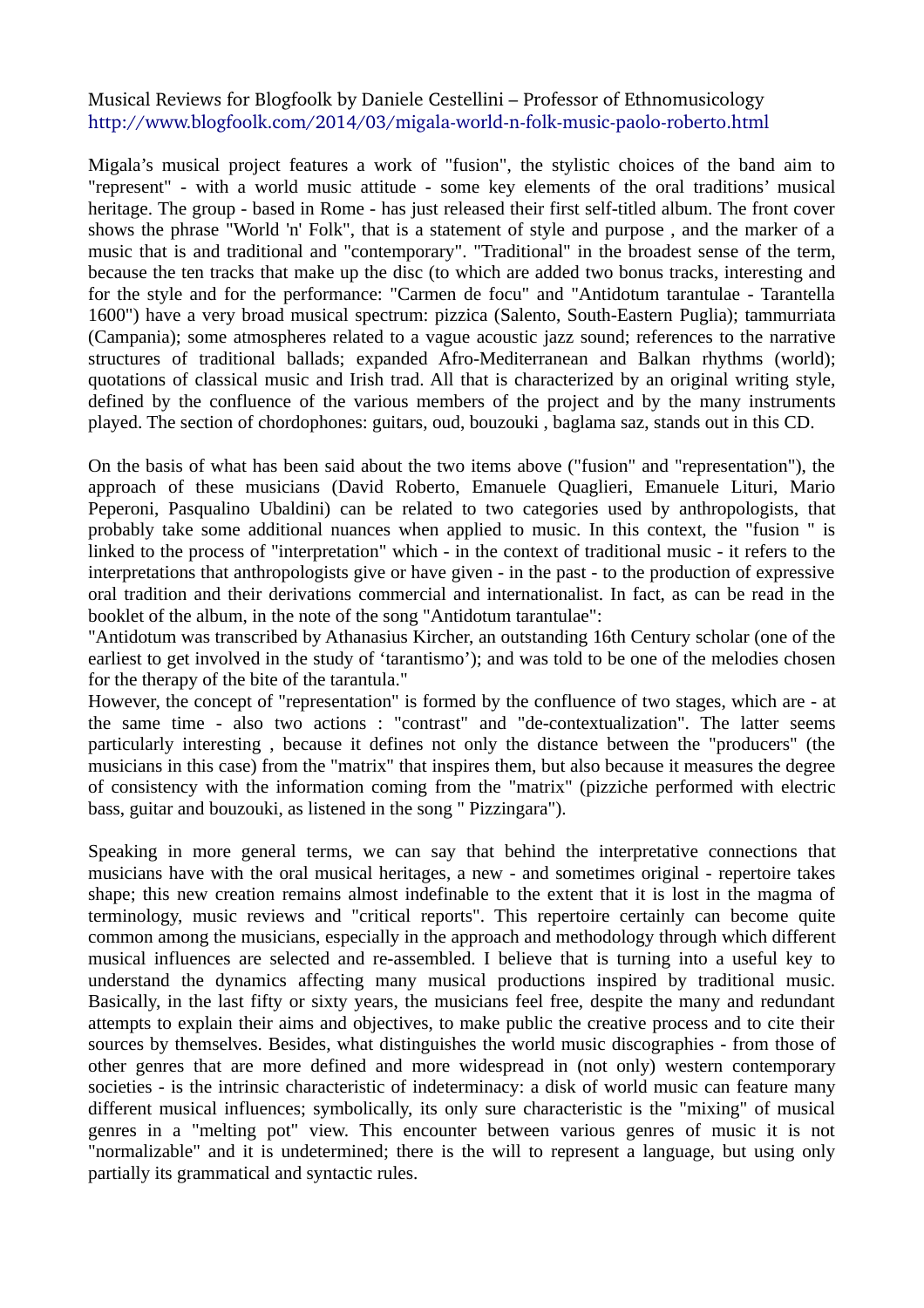I wonder if this is the way to untie the knot around the questions that arise from this kind of music: it is not to define the degree of overlap, but rather to measure the perception that the musicians have of musical heritages they confront with and that they decide to interpret. Migala may represent a good example of reflection in this sense, to the extent that the traditional elements of the Italian regions (such as the music of Salento, Puglia and Campania) are treated as other musical elements (such as jazz manouche or music from Eastern or Northern Europe), and to the extent that the same musicians analyze the pieces that offer, through a system of notes accompanying each track. "Pizzingara" - a song very rhythmic and dynamic - is presented in the booklet through a structured note, which presents the historical references and the comparisons with other types of music (even with classical music). In the booklet, the contemporary dimension of the musical admixture and the creativity of the authors are described with an explanation, which could resemble a "manifesto" of world music:

"Starting with a classic citation (the opening of the De Sarasate's Zigeunerweisen) the first part is steeped in the music of Eastern Europe, especially in the gypsy tradition. The second part is a "pizzica", sung this time not in the dialect of "Salento" - as usual - but in the dialect of "Andria". In the final part there are frequent changes of structure and rhythm: a transition in reggae sound, a bit of folk-prog and "pizzica", to end up again with Balkan music."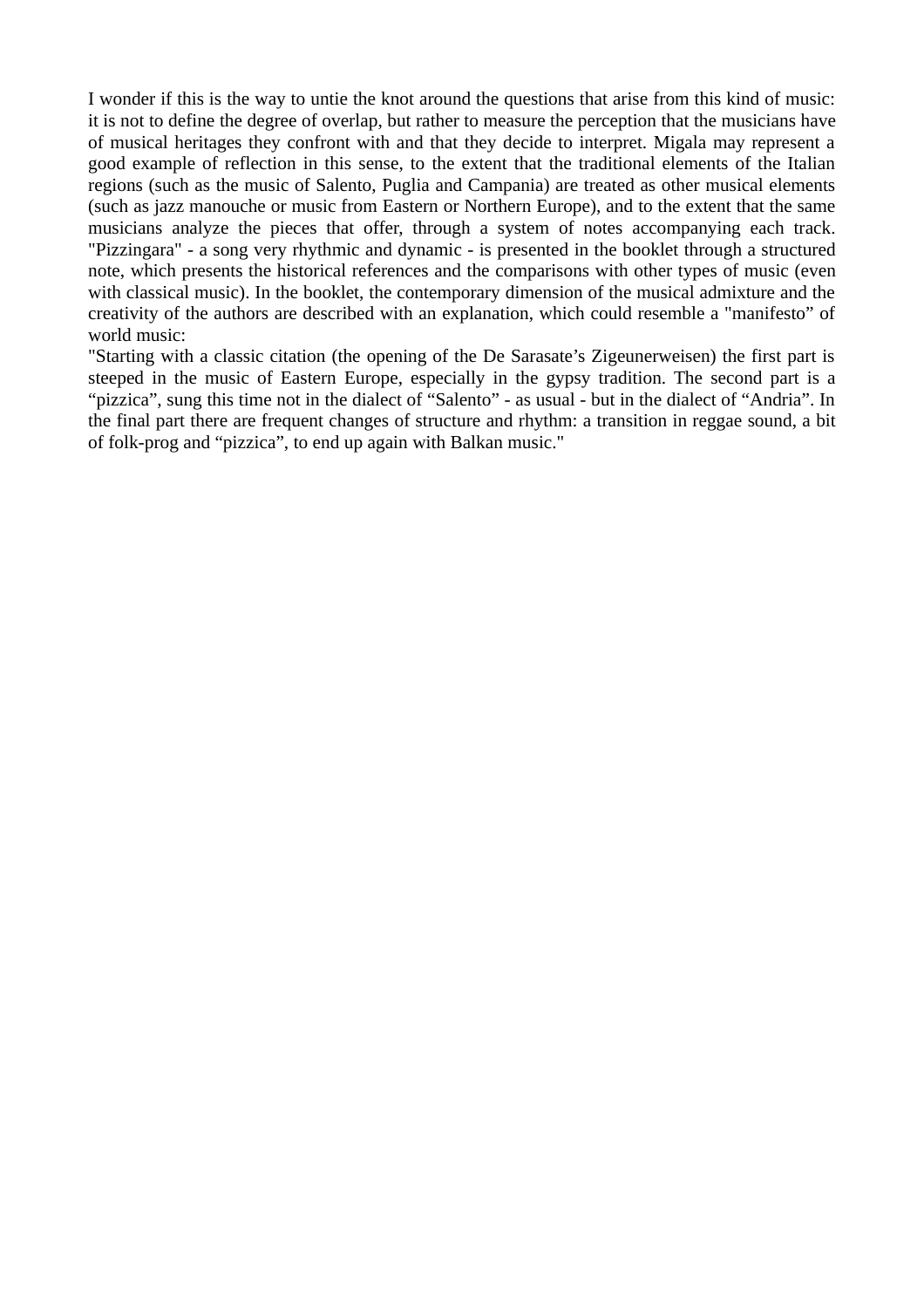Musical Review for MusicalNews by Andrea Belmonte <http://www.musicalnews.com/articolo.php?codice=27070&sz=4>

Migala is an italian band playing in the live scene since 2008. The first album is a multi-faceted and pleasant mixture of traditional Italian music and sounds of the world.

Migala is an Italian ensemble that offers a personal interpretation of world music and folk music through the mixture of the traditional folk repertoire of Southern Italy with Balkan, Irish, Afro – Mediterranean and Latin sounds.

In the album "World 'n' Folk Music", there are 12 tracks (an hour and ten minutes of listening). Davide Roberto, Emilio Quaglieri, Emanuele Lituri, Mario Peperoni e Pasqualino Ubaldini collect the most significant passages of their musical journey that began in 2008. To complete the album there's a booklet, in Italian and English. I suggest to read it while listening, because is essential to understand the meaning of the lyrics in Italian dialects and to know the cultural references and literary themes that lie behind the compositional choices.

But let's deal with the songs. Every composition of this album is structured as a journey, with a clear starting point and a path well drawn by the use of instruments and sounds that lead you to the geographical area that our musicians want to describe musically.

"Bicicletta" opens the Cd: an instrumental track with echoes of manouche jazz where a nice sober guitar is followed by an impeccable violin. In the same way a quiet ride can - when a downhill is found - easily become a gallop, the piece - from manouche music - breaks out in a "pizzica pizzica" (a typical tarantella of Salento).

"Carmen de focu" - the second track - has an introduction with the theme of the "Habanera" from Bizet's Carmen. The languid pace of the first bars, lead by the violin with the rhythmic section articulating few elements, anticipates the entrance of the voice of Davide Roberto. From here on, the quintet launches itself into a rousing "pizzica pizzica". Here the voice is the real 'selling point': it's poignant, and it's able to emotionally engage even those who - like me – can't easily understanding the dialect.

It's the turn of another instrumental piece - "Il Saltimbanco" - in my opinion the most successful part of the album: between tango and Balkan music. It's impossible not to imagine ourselves in front of a street artist or a juggler trying to surprise us with always more difficult tricks. This track could be used like a soundtrack for a film.

"Acqua di Sale" is a song sung in Italian, its lyrics speak about a typical recipe of Southern Italy's gastronomic culture. This piece has a simpler structure than the previous ones. The lyrics - in my opinion – are not particularly bright and are not enhanced by the music and by the melody of the vocal line.

With "Viaggio Primo" we come back into the good path: a relaxed bossa nova, that brings to mind the hot sun of Southern Italy, bursts into a wild pizzica. The voice of Davide Roberto – maybe not enough exploited in the album - convinces for its intensity.

"Rotta a Levante" opens with a beautiful African rhythmic texture, then makes a stop in Campania (Southern Italy) with a "tammurriata" - that still gives us a nice vocal interpretation - and eventually ends with a Balkan music final. This track is complex, it needs to be listened more than once to appreciate the various languages.

Less complex than the previous track, "Lives" is a guitar composition inspired by the sounds of the